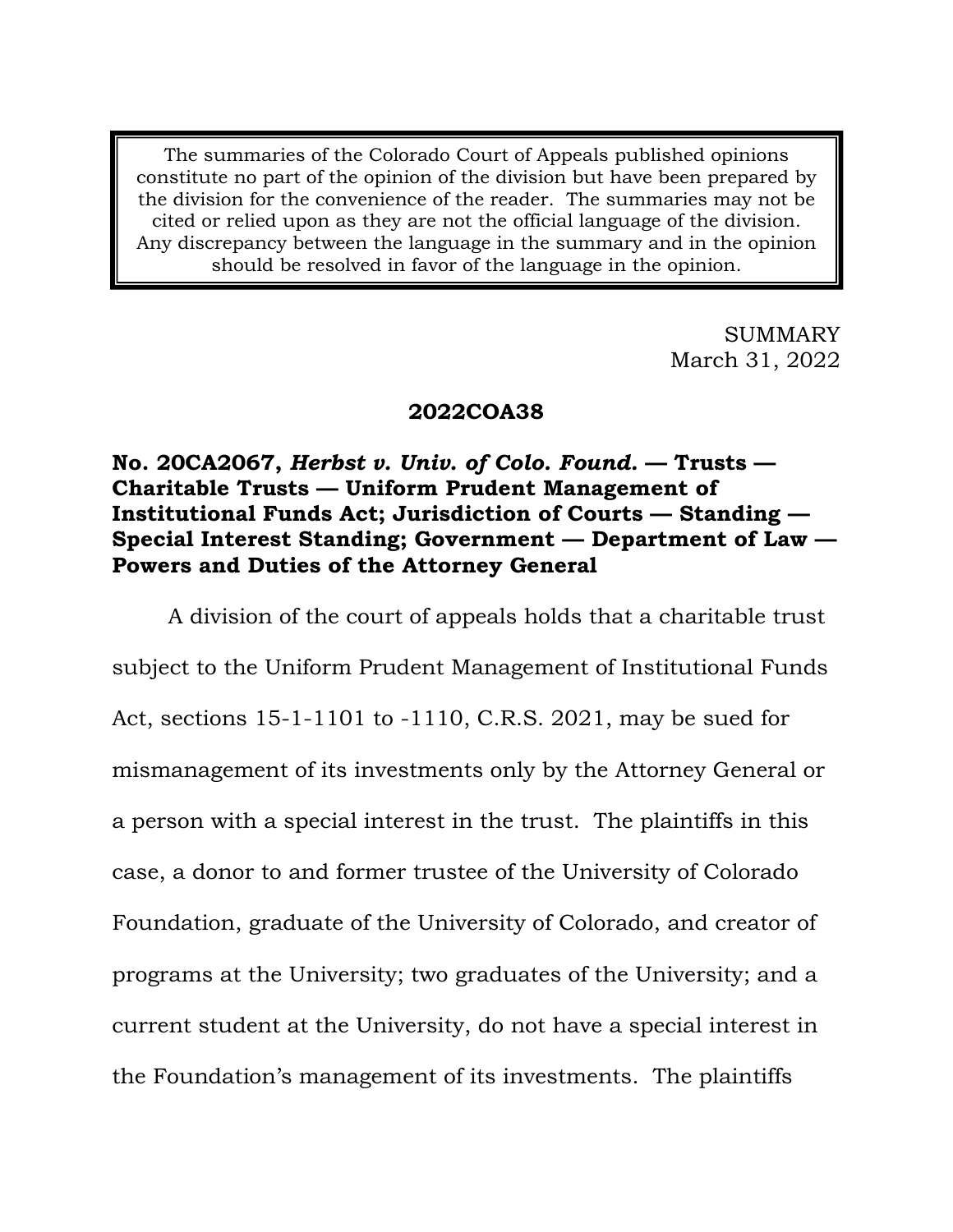therefore lack standing to bring this lawsuit in which they challenge the Foundation's investment decisions.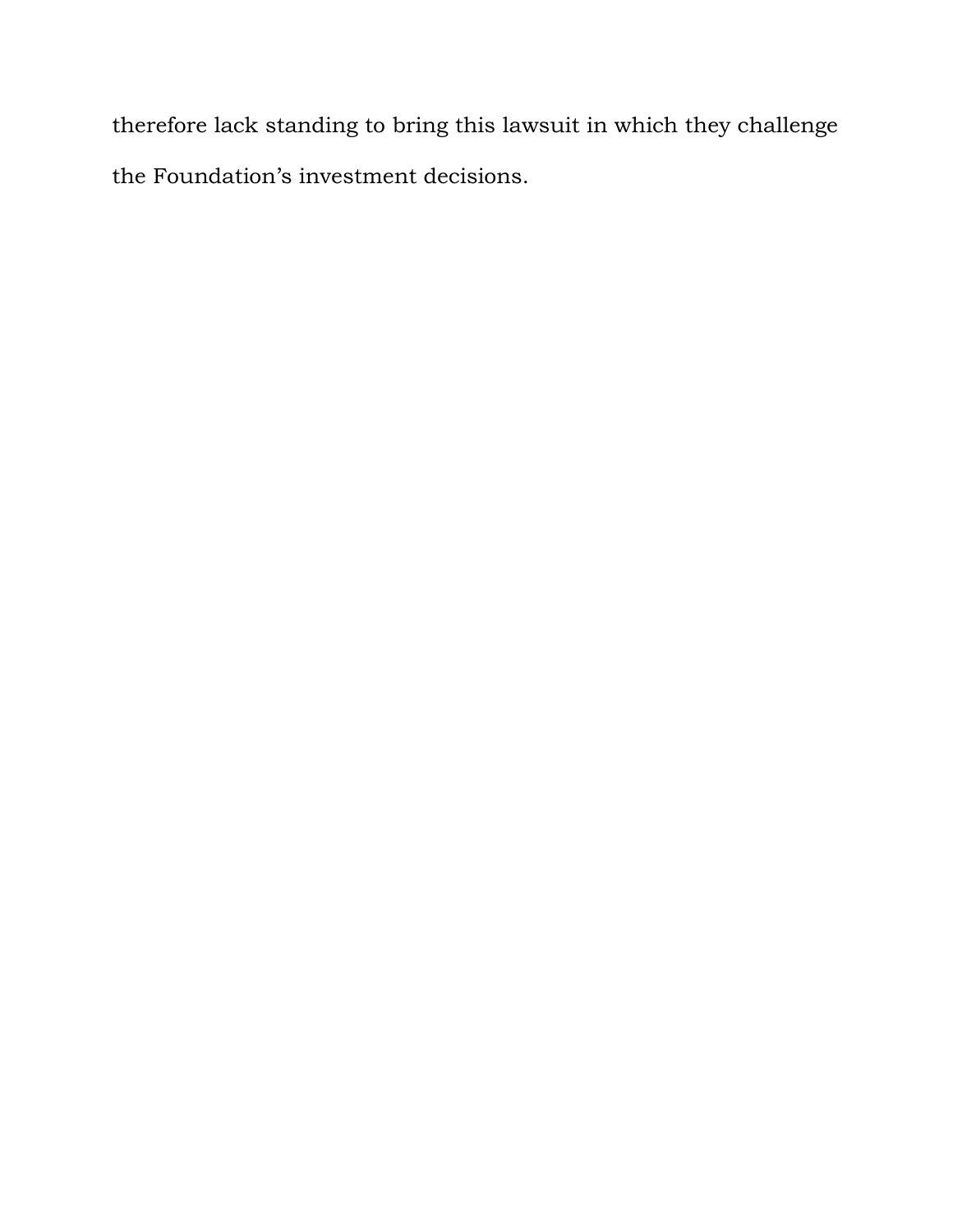### Court of Appeals No. 20CA2067 City and County of Denver District Court No. 20CV32403 Honorable Robert L. McGahey, Jr., Judge

Clarence Herbst, Gerald Miller, Jerome Young, and Emmanuel Alfaro,

Plaintiffs-Appellants,

v.

University of Colorado Foundation and Board of Directors of the University of Colorado Foundation,

Defendants-Appellees,

and

Board of Regents of the University of Colorado,

Intervenor-Defendant-Appellee.

#### JUDGMENT AFFIRMED

Division III Opinion by JUDGE J. JONES Lipinsky and Gomez, JJ., concur

Announced March 31, 2022

Dowd Bennett LLP, Matthew E. Johnson, Kimberly Berve, Denver, Colorado, for Plaintiffs-Appellants

Wilmer Cutler Pickering Hale and Dorr LLP, John Walsh, Michael J.P. Hazel, Denver, Colorado, for Defendants-Appellees

Philip J. Weiser, Attorney General, Jennifer H. Hunt, Senior Assistant Attorney General, Natalie L. Powell, Senior Assistant Attorney General, Erica Weston, Special Assistant Attorney General, Denver, Colorado, for Intervenor-Defendant-Appellee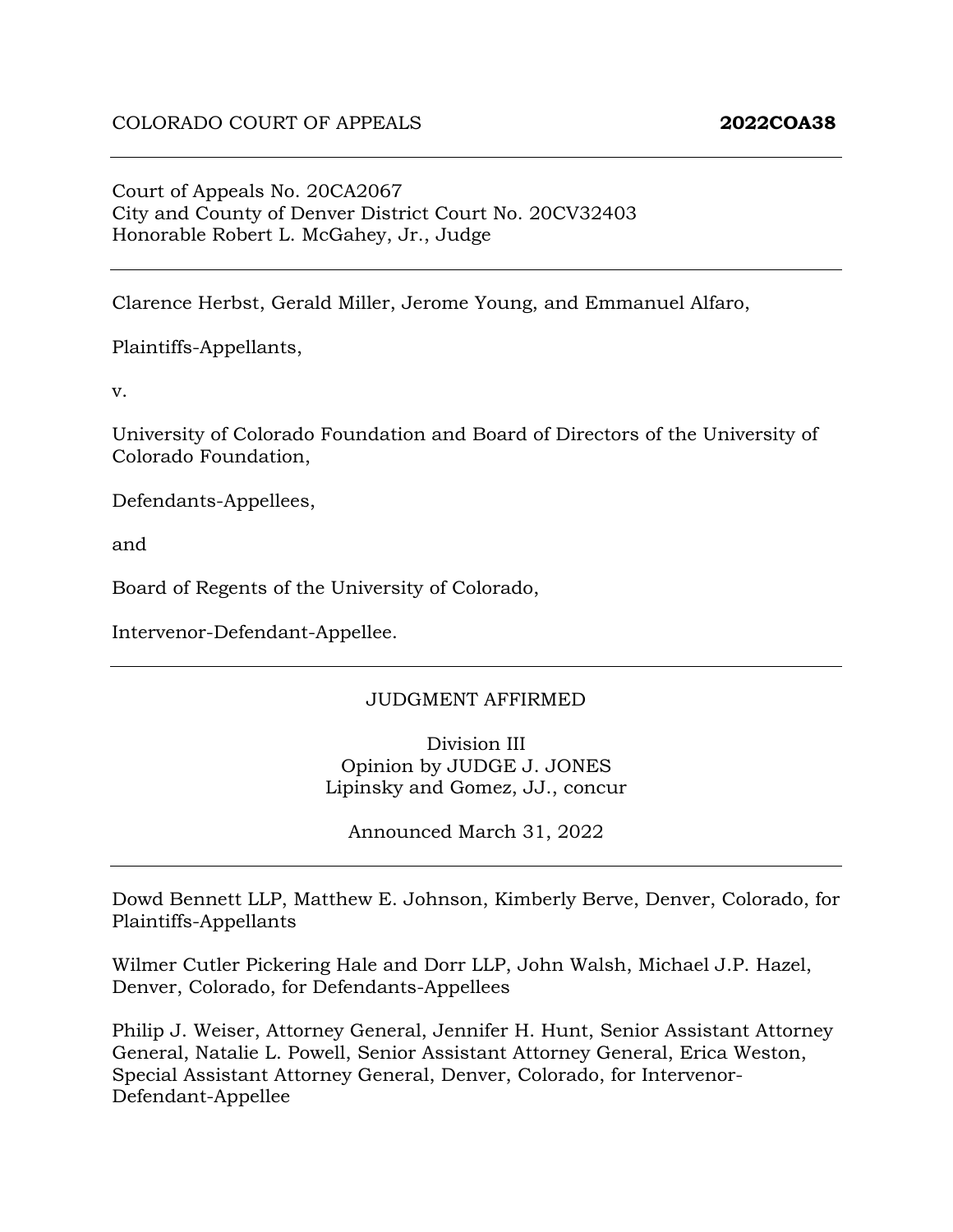Philip J. Weiser, Attorney General, Joseph A. Peters, Assistant Attorney General, Denver, Colorado, for Amicus Curiae Colorado State University, Metropolitan State University, and Colorado School of Mines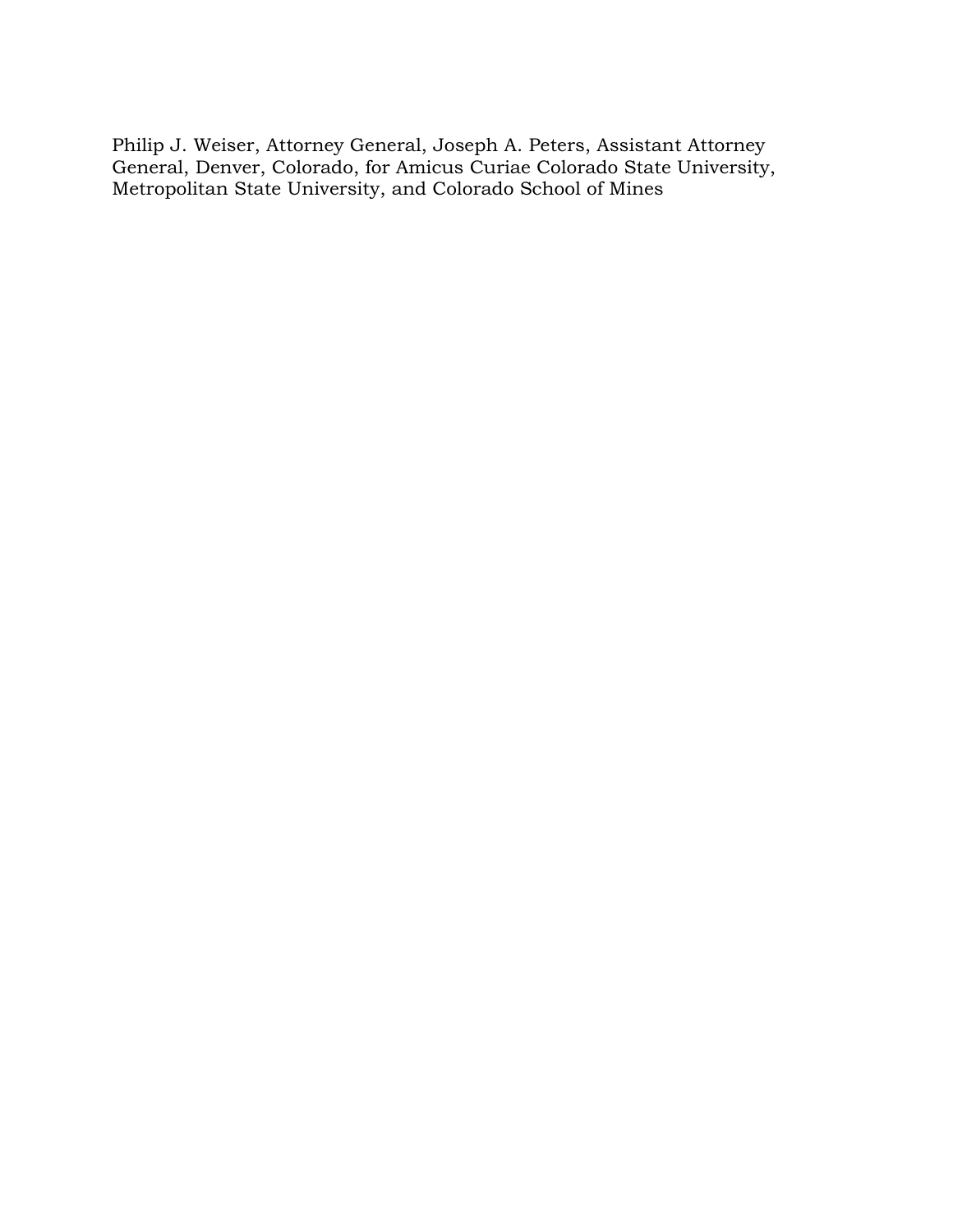¶ 1 The University of Colorado Foundation (Foundation) is a nonprofit charitable corporation. Its stated purposes are to receive, manage, and prudently invest private donations for the benefit of the University of Colorado (CU) and to support CU's philanthropic endeavors through donor stewardship. Plaintiffs aren't happy with the Foundation's return on its investments since at least 2009. Plaintiffs are Clarence Herbst, a CU graduate, donor to the Foundation and to CU, and Trustee Emeritus of the Foundation; Gerald Miller, a CU graduate; Jerome Young, a CU graduate; and Emmanuel Alfaro, a student at CU's Colorado Springs campus. They sued the Foundation and its governing board of directors (the Board), on behalf of themselves and a class of similarly situated persons, asserting claims for violation of the Uniform Prudent Management of Institutional Funds Act (the Act), sections 15-1- 1101 to -1110, C.R.S. 2021, and breach of fiduciary duty.

¶ 2 The gist of plaintiffs' amended complaint is that the Board has (1) imprudently (indeed, "unlawfully") invested the Foundation's funds by using "actively managed accounts" rather than "passive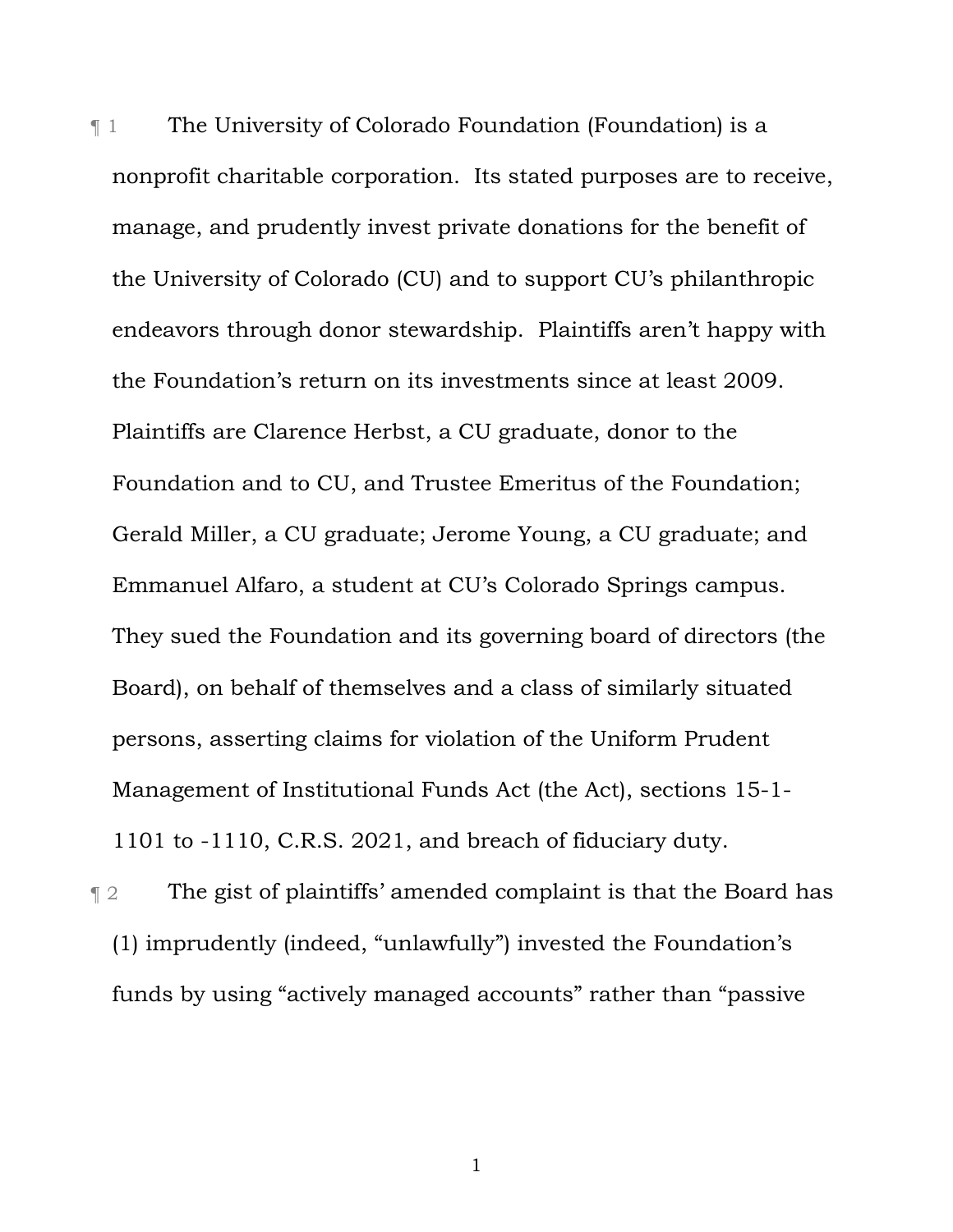index funds";1 (2) overpaid its investment advisors (because the advisors should have put most or all the Foundation's investments in passive index funds); and (3) failed to renegotiate or terminate its contracts with its investment advisors since 2008 or 2009. All this, plaintiffs allege, has cost the Foundation over \$1 billion in unrealized revenue — money which, they argue, could have been used to reduce tuition, "increase faculty salaries," "provide more educational resources to CU students and faculty," and "build more world-class educational facilities to improve the academic experience at CU for its students and its faculty."2

<sup>1</sup> In the reply brief and at oral argument, plaintiffs' counsel tried to disclaim the assertion of any duty to invest in passive index funds or renegotiate investment advisor agreements. But plaintiffs' amended complaint expressly and repeatedly alleges such duties. For example, paragraph 45 of the amended complaint alleges that "[t]here is an avalanche of additional information in the public domain that was available to Defendants to learn that index fund investing was their duty."

<sup>2</sup> We pause to observe that, despite plaintiffs' assertions as to how these unrealized funds could have been used, their primary requested remedy is disbursement of this "approximately \$1 billion" not to CU, but to themselves and the class members. And plaintiffs don't request any injunctive relief directing the Foundation and the Board to invest the Foundation's funds in any particular way, even though it is the failure to invest the funds in the manner plaintiffs contend is required that is at the heart of their amended complaint.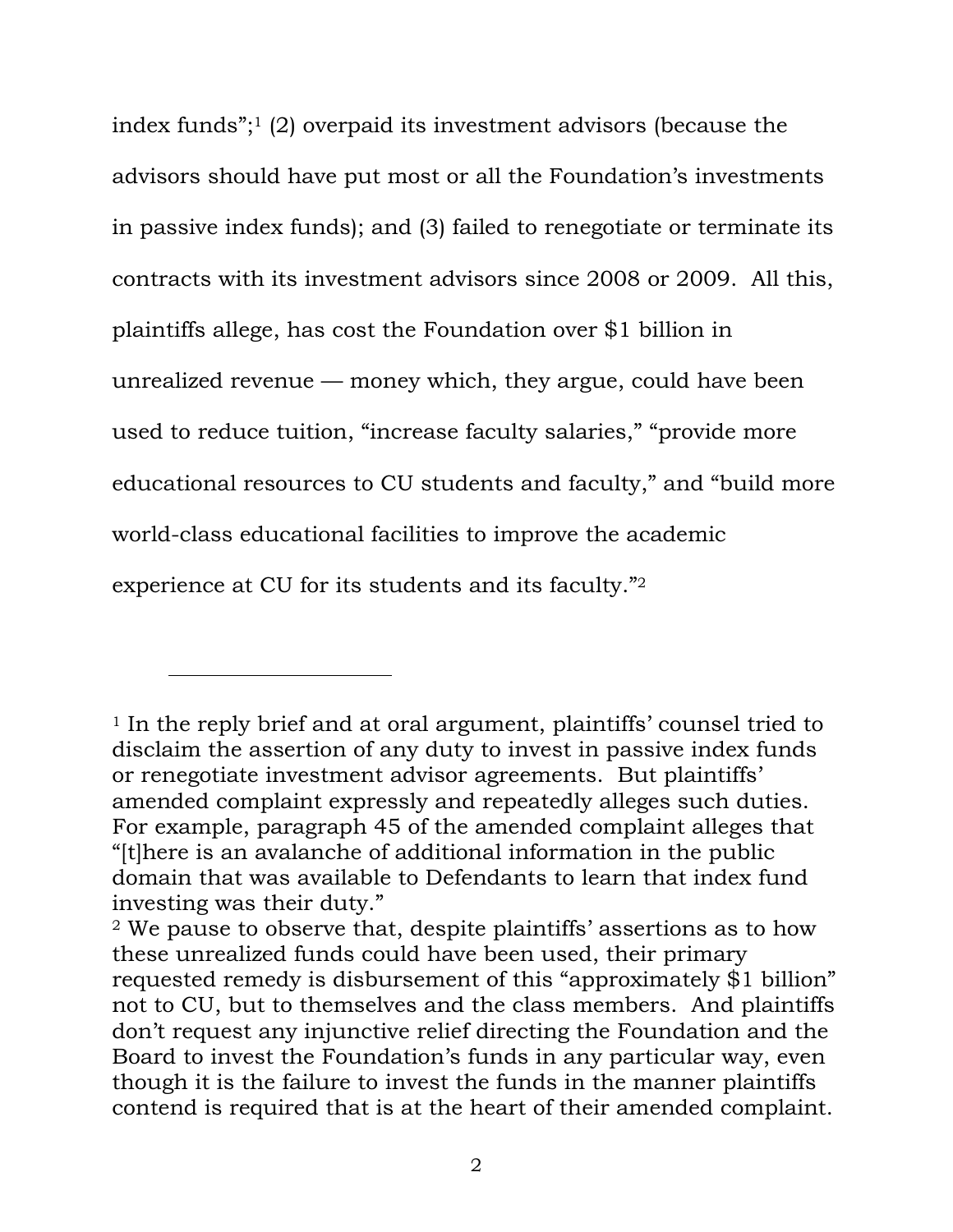¶ 3 On defendants' motion, the district court dismissed the amended complaint in a two-sentence order devoid of any explanation of the reasons for dismissal. It appears, however, that the court accepted defendants' arguments that none of the plaintiffs has standing and that the amended complaint fails, for various reasons, to state a claim on which relief can be granted.

¶ 4 We conclude that none of the plaintiffs has standing. This is so because under the Act, as at common law, only the Attorney General or a person with a special interest in a charitable trust has standing to sue for mismanagement, and none of the plaintiffs has the requisite special interest.

¶ 5 We therefore affirm the judgment.

# I. Standing

¶ 6 If a plaintiff doesn't have standing to sue, the court lacks jurisdiction to decide the case. *Ainscough v. Owens*, 90 P.3d 851, 855 (Colo. 2004); *see Hickenlooper v. Freedom from Religion Found., Inc.*, 2014 CO 77, ¶ 7. To establish standing under Colorado law, a plaintiff must show that (1) he suffered an injury in fact and (2) the injury was to a legally protected interest. *Reeves-Toney v. Sch. Dist. No. 1*, 2019 CO 40, ¶ 22; *Barber v. Ritter*, 196 P.3d 238, 245 (Colo.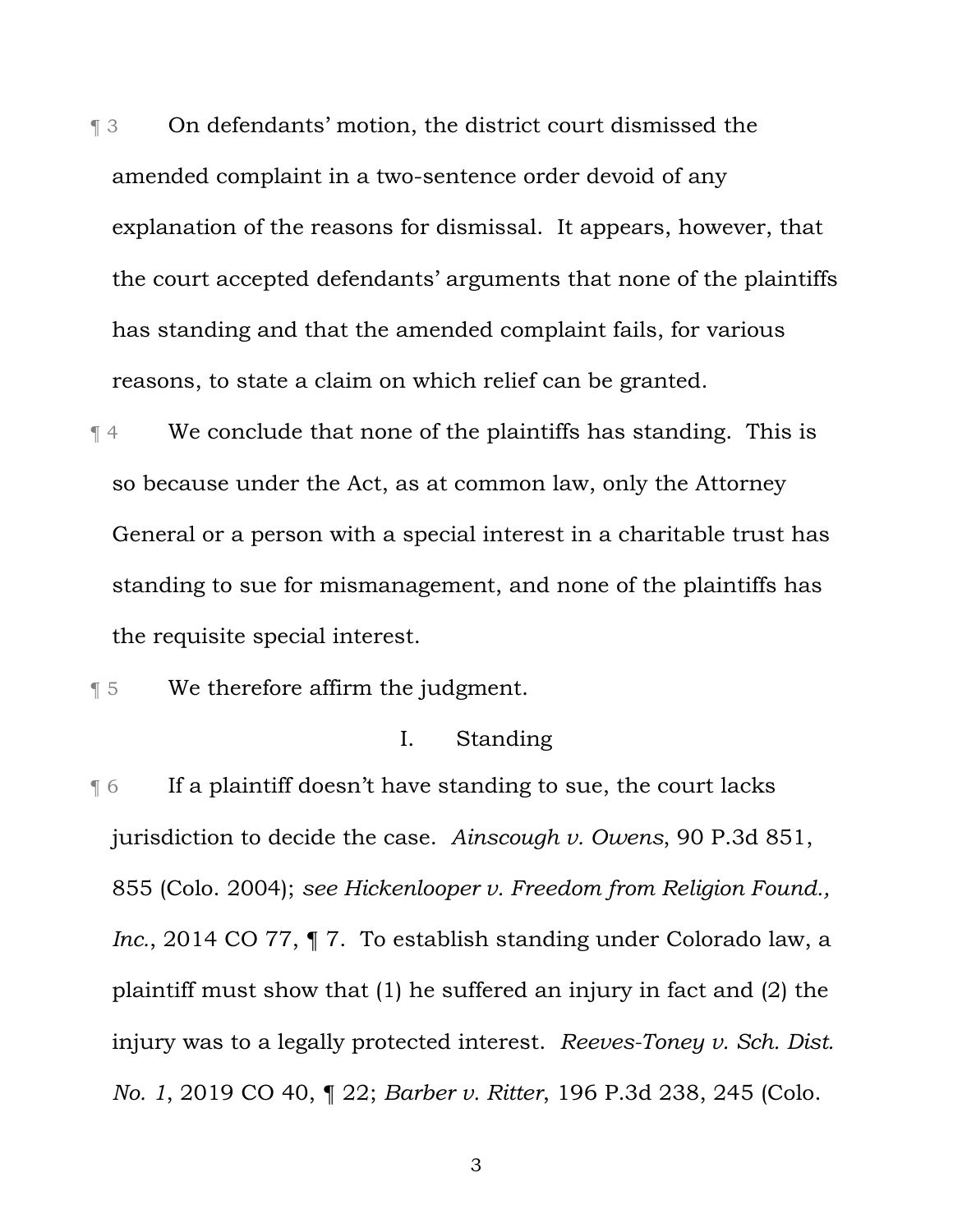2008). "[T]he standing requirement distinguishes 'those particularly injured by . . . government action,' who may present their controversy for resolution by the courts, from members of the general public, whose interests are more remote and who 'must address their grievances against the government through the political process.'" *Reeves-Toney*, ¶ 22 (quoting *Barber*, 196 P.3d at 255 (Eid, J., concurring in the judgment)).

¶ 7 We review de novo whether a particular plaintiff has standing to sue. *Barber*, 196 P.3d at 245.

¶ 8 This case involves the management of a charitable trust. Defendants argue that the law of charitable trusts bears on the standing analysis. Plaintiffs disagree. Defendants have the better of the argument. Colorado courts frequently consider the law applicable to the claims at issue when determining standing to assert those claims. *E.g.*, *Kim v. Grover C. Coors Tr.*, 179 P.3d 86, 89-90 (Colo. 2007) (shareholder claim against corporate directors); *Nicholson v. Ash*, 800 P.2d 1352, 1356-57 (Colo. App. 1990) (same).

¶ 9 Indeed, in *Anderson v. Suthers*, 2013 COA 148, ¶¶ 14, 19, the division considered the common law of charitable trusts in determining whether members of the public had standing to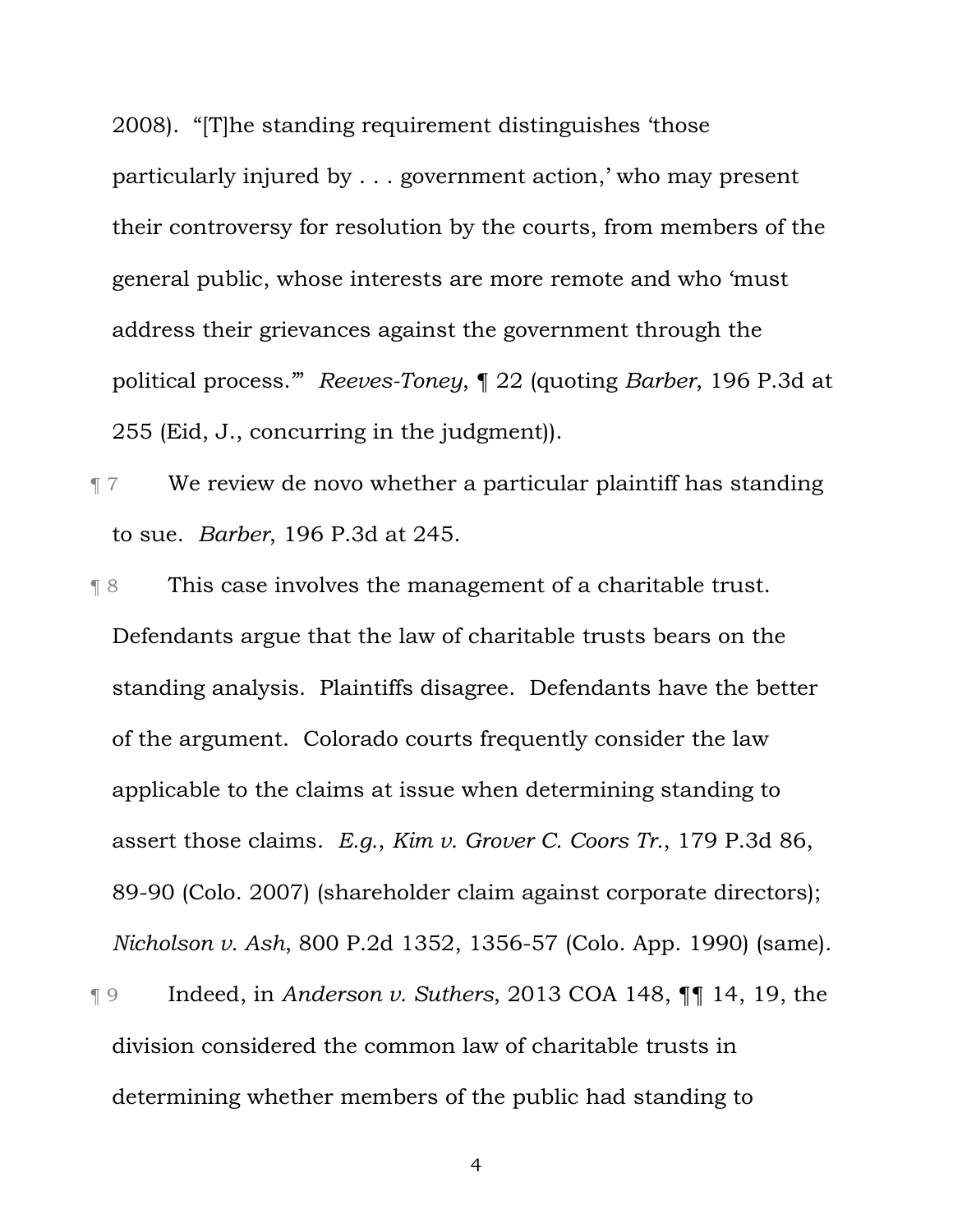challenge the Attorney General's approval of a sale of a nonprofit's interest in a health care provider based on their "close and lengthy association with the [seller]" as "former board members and volunteers." In holding that they did not, the division recognized the long-standing common law rule that "no private citizen can sue to enforce a charitable trust merely on the ground that he believes he is within the class to be benefited by the trust and will receive charitable or other benefits from the operation of the trust." *Id.* at ¶ 16 (quoting Ronald Chester et al., *The Law of Trusts and Trustees* § 414 (3d ed. 2005)).

¶ 10 This limitation on standing exists because, "[i]n the case of a charitable trust, the beneficiary is the unspecified, indefinite general public to whom the social and economic advantages of the trust accrue[]." *Denver Found. v. Wells Fargo Bank, N.A.*, 163 P.3d 1116, 1125 (Colo. 2007); *see* Restatement (Second) of Trusts § 364 cmt. a (Am. L. Inst. 1959); 5 Austin Wakeman Scott et al., *Scott and Ascher on Trusts* § 37.3.10, at 2431 (5th ed. 2008). And, "[a]s a consequence, the responsibility for public supervision of charitable trusts traditionally has fallen to the state's Attorney General . . . ." *Denver Found.*, 163 P.3d at 1125-26; *accord Anderson*, ¶ 16; *The*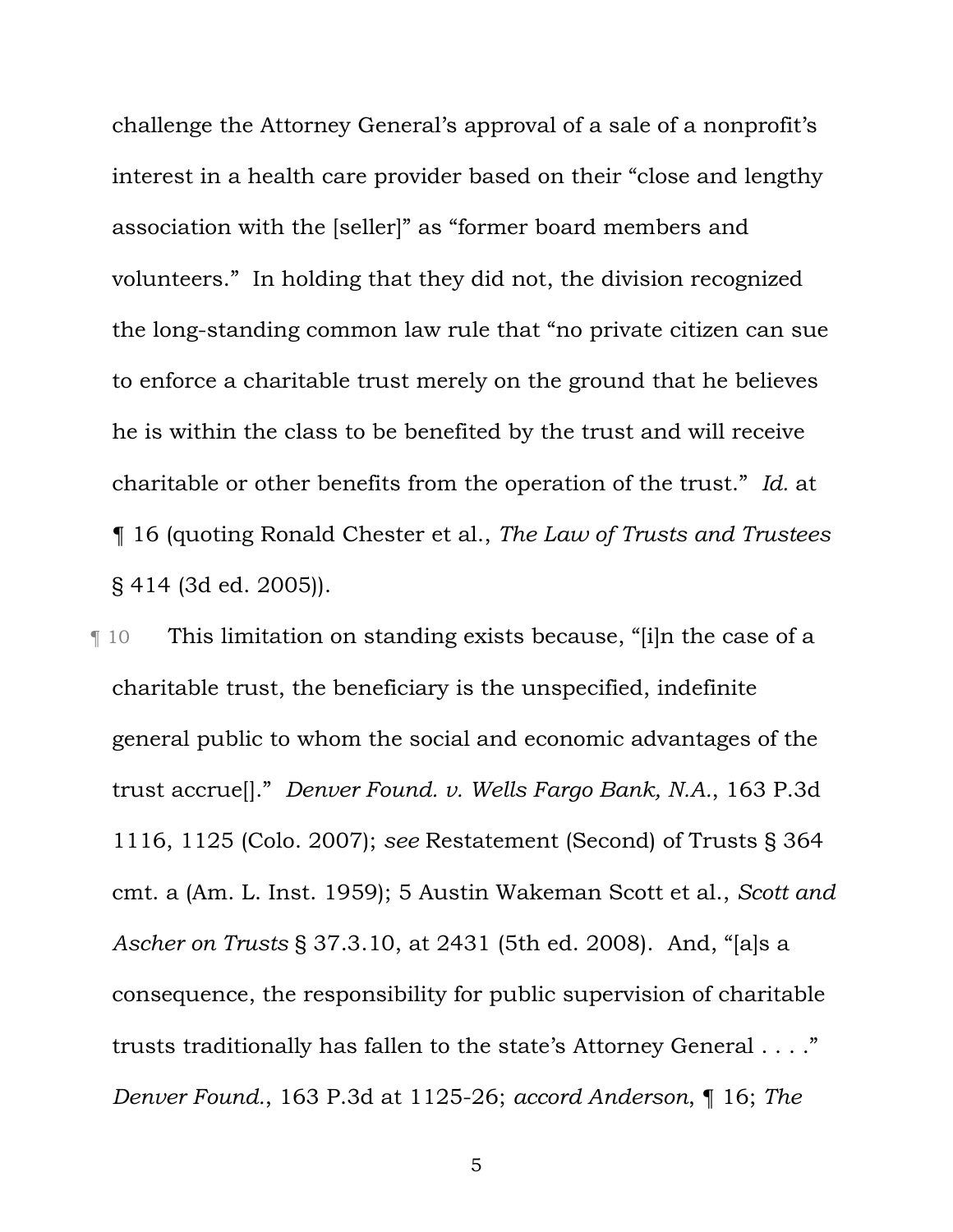*Law of Trusts and Trustees* § 411; *Scott and Ascher on Trusts* § 37.3.10, at 2431-35; *see Ireland v. Jacobs*, 114 Colo. 168, 170-71, 179, 163 P.2d 203, 204-05, 208 (1945) (proposed trust to create a college scholarship fund was a public trust which the Attorney General could enforce); § 15-1-1005, C.R.S. 2021 (recognizing the authority of the Attorney General with respect to charitable trusts); § 24-31-101(2), C.R.S. 2021 (recognizing and reaffirming that the Attorney General has the powers conferred by statute and common law "regarding all trusts established for charitable, educational, religious, or benevolent purposes"); Restatement (Second) of Trusts § 364 cmt. a, § 391 cmt. c.3

¶ 11 Does this limitation apply to suits against institutions, like the Foundation, covered by the Act? Yes. As noted, section 24-31- 101(2) "recognizes and reaffirms" the Attorney General's power at common law with respect to charitable trusts. And the Prefatory Note to the Act acknowledges that "the attorney general continues

<sup>&</sup>lt;sup>3</sup> "If everyone were entitled, as a matter of right, to seek to enforce charitable trusts, charitable trusts would be subject to repetitious and harassing, and perhaps often baseless, litigation." 5 Austin Wakeman Scott et al., *Scott and Ascher on Trusts* § 37.3.10, at 2449 (5th ed. 2008).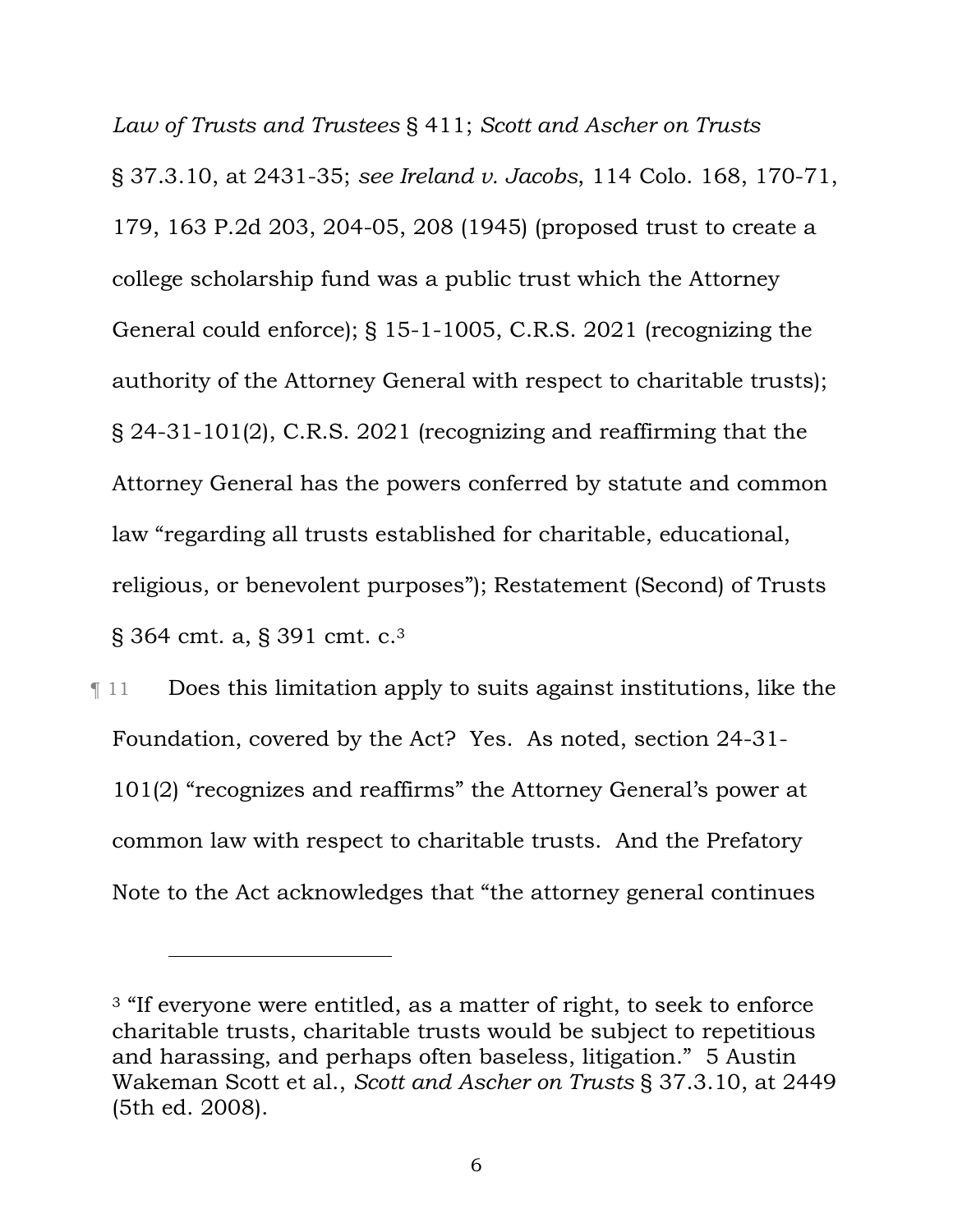to be the protector both of the donor's intent and of the public's interest in charitable funds." Tit. 15, art. 1, pt. 11, Prefatory Note, C.R.S. 2021 ("Like the [Uniform Trust Code] provisions, [the Act's] modification rules preserve the historic position of attorneys general in most states as the overseers of charities."); § 15-1-1106 cmt. on subsec. (b), C.R.S. 2021 ("Consistent with the doctrine of deviation under trust law, the institution must notify the attorney general [of a proposed equitable deviation of the means of carrying out the donor's intent] who may choose to participate in the court proceeding. The attorney general protects donor intent as well as the public's interest in charitable assets.").4

<sup>4</sup> Plaintiffs argue that this language in the Prefatory Note is limited to situations in which the trust seeks to modify restrictions on the use of charitable funds. But we believe that, although this portion of the Prefatory Note discusses such proposed modifications, the reference to the Attorney General's protective role reflects merely that this sort of issue isn't outside the Attorney General's historically recognized purview. Indeed, that position is reflected in the drafting history of the predecessor to the Act. *See* Unif. Mgmt. of Institutional Funds Act 6 (Unif. L. Comm'n 1972), https://perma.cc/D2HG-QUG3 ("The particular recipient of the aid of a charitable organization is not a 'beneficiary' in the sense of a beneficiary of a private trust; only the Attorney General or similar public authority may enforce a charitable trust.").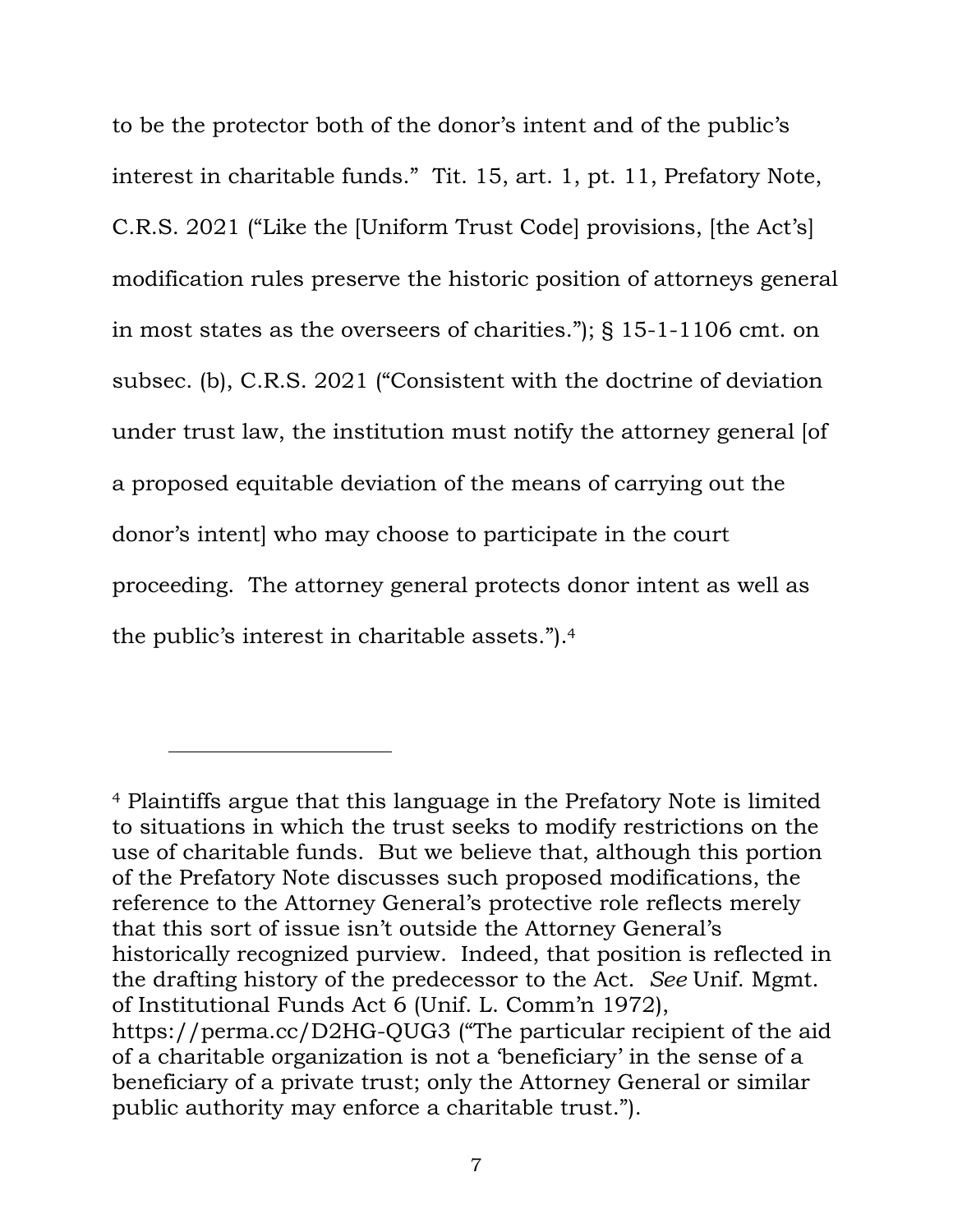¶ 12 We also find support for this position in the decisions of courts in other jurisdictions. The Act is, as the title says, a uniform act. Many states have adopted it. And courts in such states have held that, subject to specific exceptions (one of which we discuss below), only the attorney general has standing to protect the public interest in a trust subject thereto because the uniform act leaves room for application of the common law rule. *E.g.*, *Carl J. Herzog Found., Inc. v. Univ. of Bridgeport*, 699 A.2d 995, 997-1002 & nn.3, 4 (Conn. 1997); *Matter of Lindmark Endowment for Corp. Bus. Ethics Fund*, No. A19-0229, 2019 WL 5546205, at \*\*5-9 (Minn. Ct. App. Oct. 28, 2019) (unpublished opinion); *Siebach v. Brigham Young Univ.*, 2015 UT App 253, ¶¶ 15-21. We don't see any reason to go down a different path. *See* § 15-1-1110, C.R.S. 2021 ("In applying and construing [the Act], consideration must be given to the need to promote uniformity of the law with respect to its subject matter among states that enact it.").

**Text** 13 But that doesn't end our analysis. "Parties with special interests in the benefits of a charitable trust have been accorded standing to enforce the trust, but only when they are 'entitled to benefits different from those to which members of the public are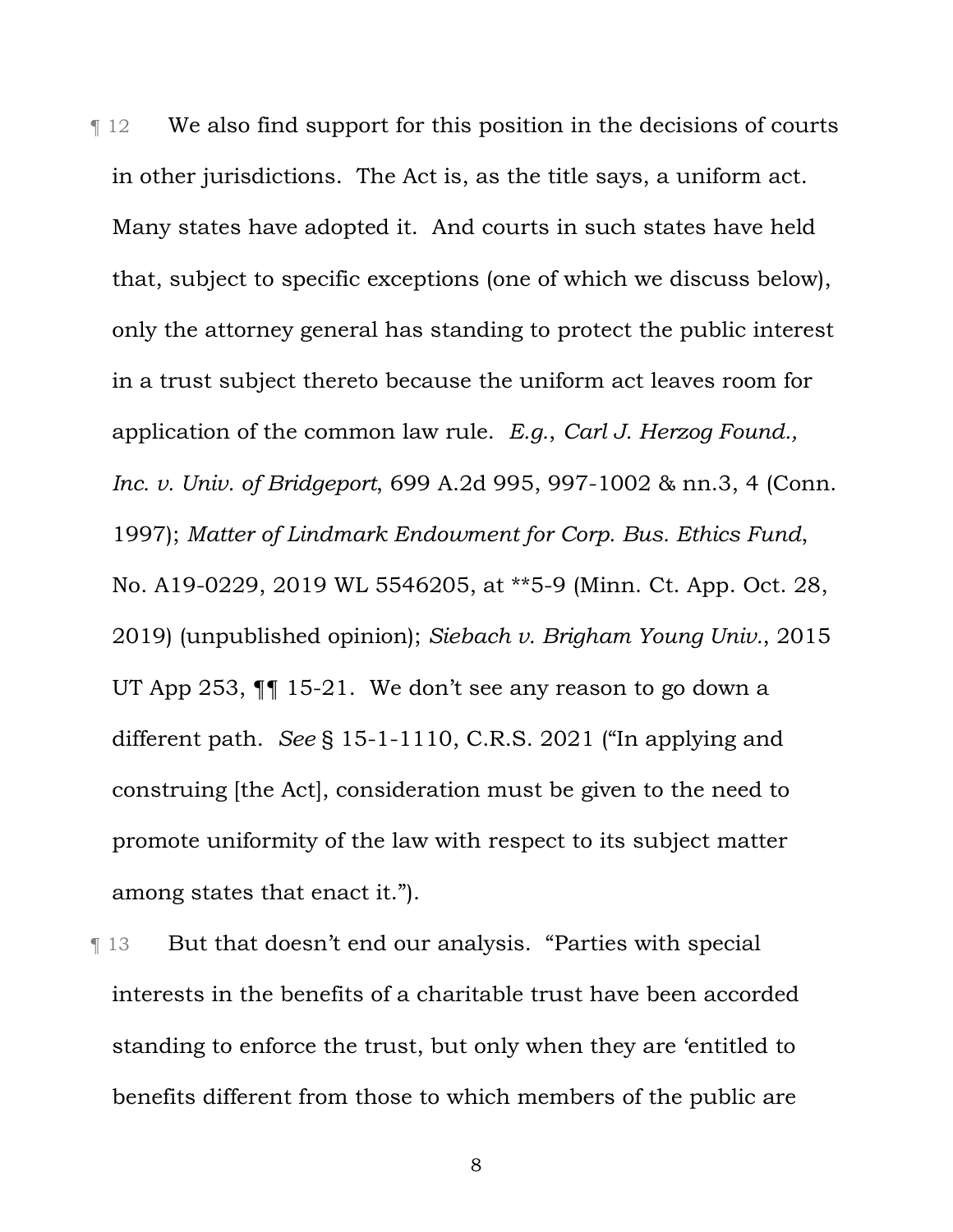entitled generally.'" *Anderson*, ¶ 19 (quoting *Scott and Ascher on Trusts* § 37.3.10); *see Siebach*, 361 P.3d at 138. To put a finer point on it, "[t]he mere fact that a person is a possible beneficiary is not sufficient to entitle him to maintain a suit for the enforcement of a charitable trust." Restatement (Second) of Trusts § 391 cmt. c; *accord Warren v. Bd. of Regents of Univ. Sys. of Ga.*, 544 S.E.2d 190, 193 (Ga. Ct. App. 2001). Rather, "[s]pecial standing applies only where 'the claim has arisen from a personal right that directly affects the individual member' of a charitable organization." *Harvard Climate Just. Coal. v. President & Fellows of Harvard Coll.*, 60 N.E.3d 380, 382 (Mass. App. Ct. 2016) (quoting *Weaver v. Wood*, 680 N.E.2d 918, 923 (Mass. 1997)); *see also Scott and Ascher on Trusts* § 37.3.10, at 2440-47 (discussing examples of such interests); Restatement (Second) of Trusts § 391 cmt. c.

¶ 14 Applying these principles, we examine whether any of the plaintiffs have "special interest" standing, keeping in mind that the plaintiffs assert an interest in the management of the Foundation —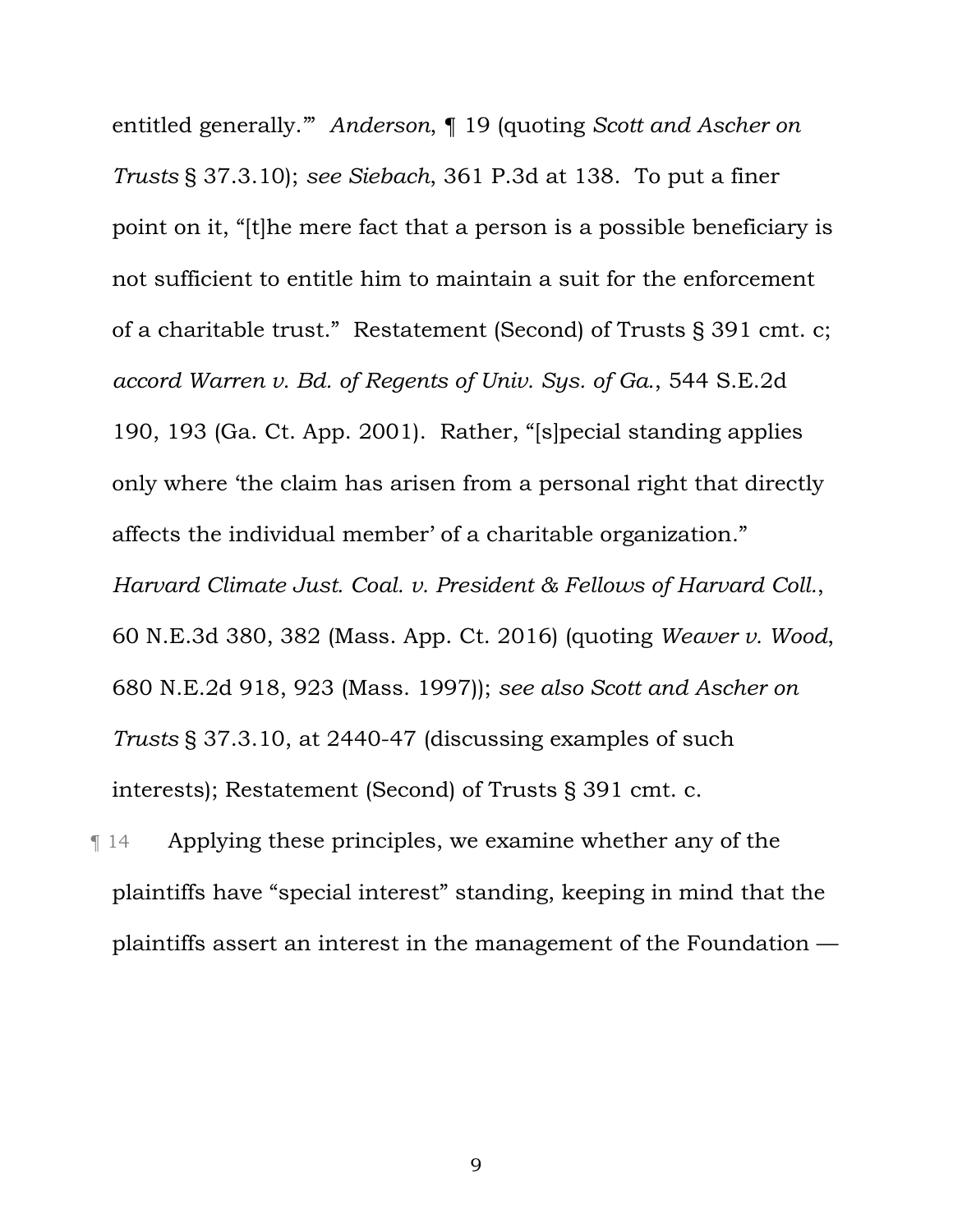that is, in selecting investment advisors and choosing investment options.5

¶ 15 Herbst argues that he has a special interest by virtue of having "created special academic programs at the University."6 But this is merely a form of the "close and lengthy association" argument rejected in *Anderson*. And this is merely an allegation that such programs would benefit from better financial performance by the Foundation, which is insufficient to create standing. *See Anderson*,

¶ 16; *The Law of Trusts and Trustees* § 414.

¶ 16 Herbst's status as a donor to the Foundation and CU is likewise insufficient to give him standing.<sup>7</sup> Where a donor isn't

<sup>5</sup> Plaintiffs assert that the "special interest" requirement doesn't apply to them because, unlike some of the cases applying this requirement, they aren't seeking to "enforce" the trust. But they don't cite any authority recognizing that distinction and don't explain why we should do so. And we observe that in *Harvard Climate Just. Coal. v. President & Fellows of Harvard Coll.*, 60 N.E.3d 380 (Mass. App. Ct. 2016), for example, the court applied the special interest requirement to students who objected to how the university's endowment funds were being invested and held that the students didn't have standing.

<sup>6</sup> The amended complaint alleges that Herbst created an ethics program, academic centers, and a scholarship program at CU. <sup>7</sup> At oral argument, plaintiffs' counsel disclaimed any assertion that Herbst has standing because he has donated to the Foundation. The amended complaint, however, emphasizes Herbst's status as a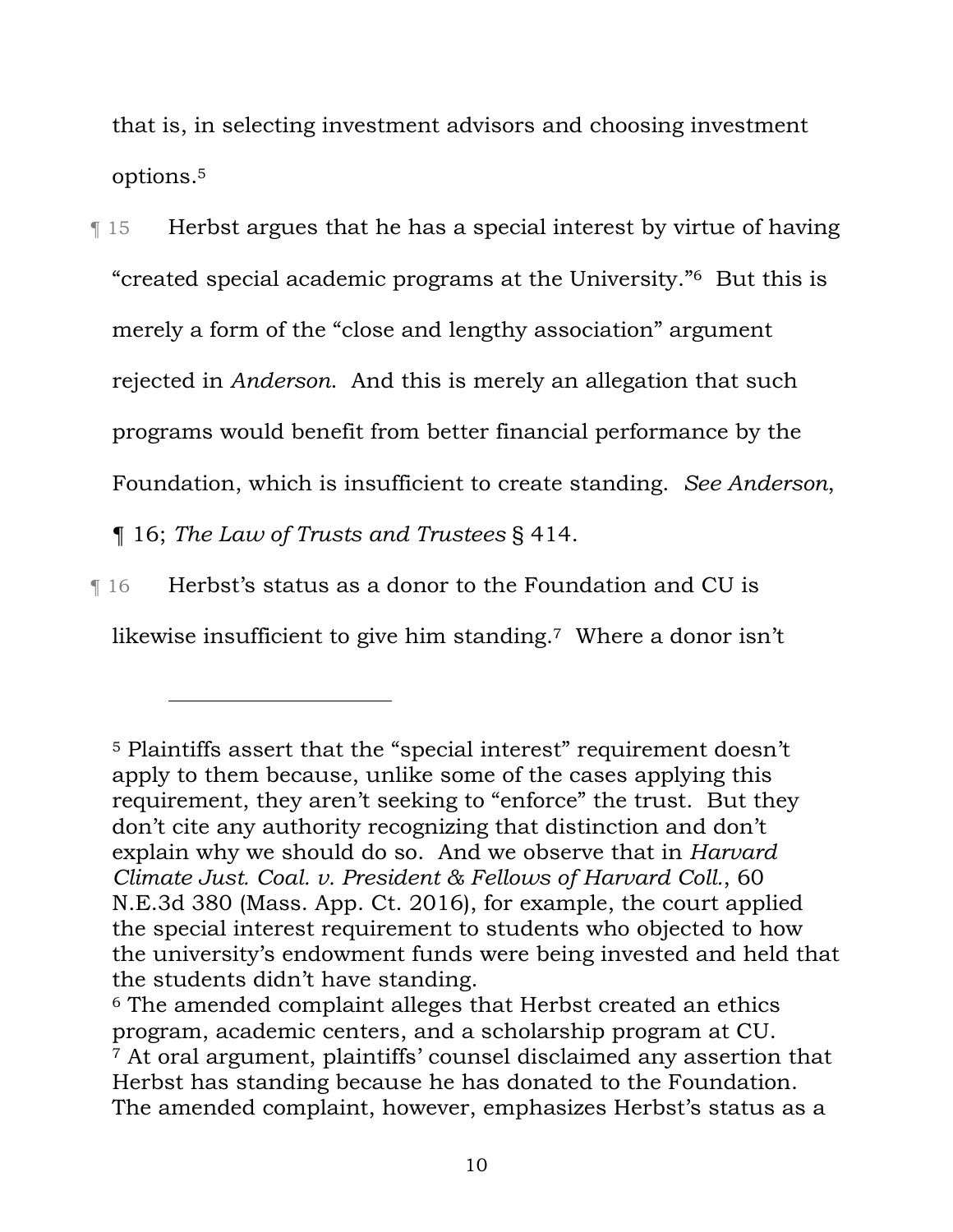seeking to enforce some condition attendant to his donation (with an express reservation of the right to do so) or claiming to have been misled into making the donation, his mere status as a donor confers upon him no special status vis-a-vis the trust. *Carl J. Herzog Found.*, 699 A.2d at 998-1002 (no such standing at common law or under the uniform act); *Matter of Lindmark Endowment*, 2019 WL 5546205, at \*\*9-10 (no exception under the uniform act for donors); *Hardt v. Vitae Found., Inc.*, 302 S.W.3d 133, 138-39 (Mo. Ct. App. 2009) (donors didn't have standing under the uniform act to enforce restrictions on their gift); *Siebach*, 361 P.3d at 135-38 (donors had no special interest absent express retention of a reversionary interest in the funds; donors had traditional standing as to claims that their donations were fraudulently induced). Herbst makes no such claim; he claims a right to challenge the Foundation's investment and management decisions. In sum, Herbst lacks special interest standing.<sup>8</sup>

donor, so we address donor standing in the interest of covering all the bases.

<sup>8</sup> Herbst also alleges that he is a former member of the Board and is a Trustee Emeritus. But he doesn't argue that either status gives him standing. And for good reason. While some courts have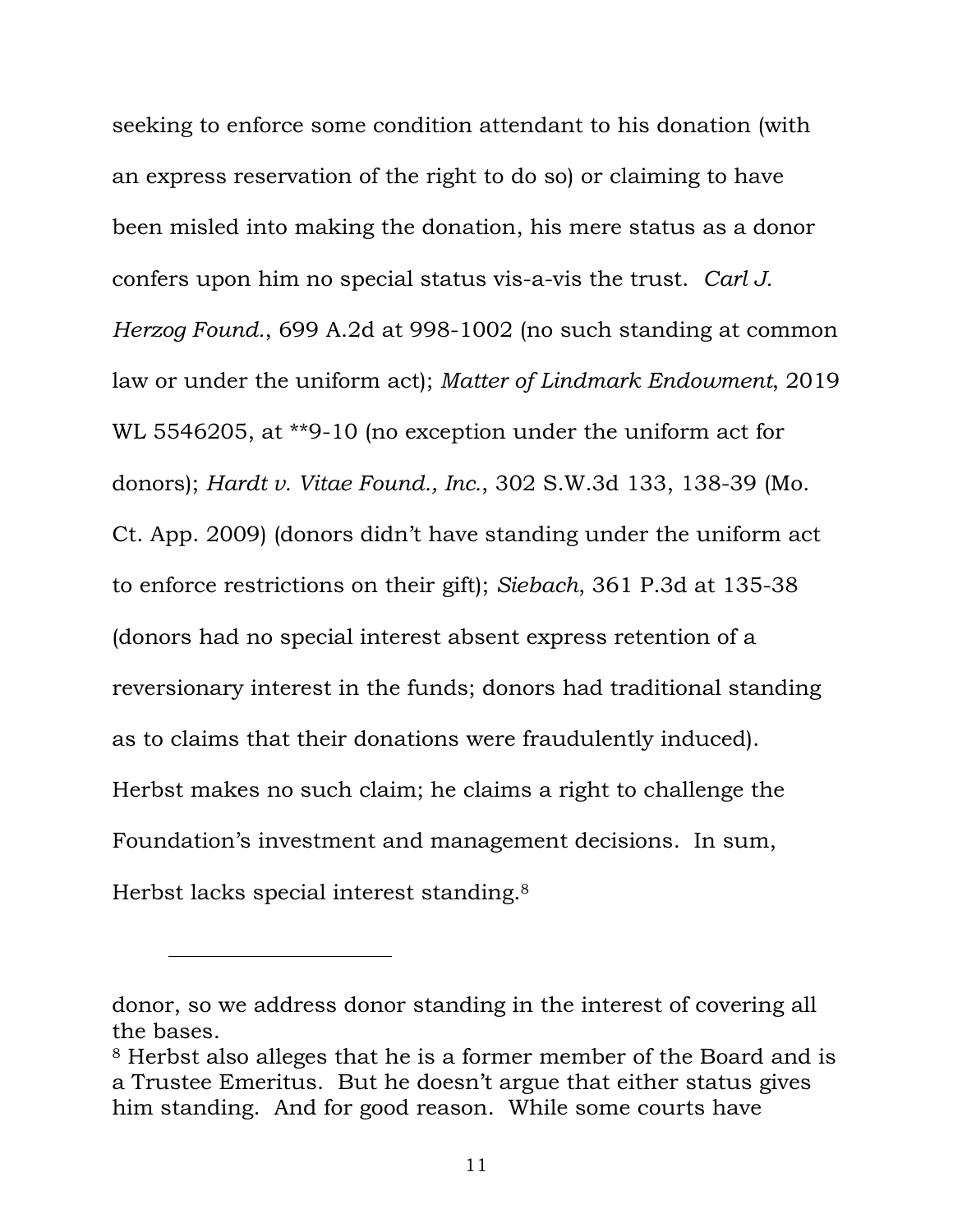¶ 17 Miller and Young (CU graduates) and Alfaro (a current CU student) assert special interest standing as the "intended beneficiaries" of the Foundation. But again, one's status as a member of the class to be benefited by a trust doesn't confer standing on such a person to enforce a trust. *Anderson*, ¶ 16; *The Law of Trusts and Trustees* § 414. And we fail to see how that status should give someone standing to challenge the investment decisions and management of a trust. In *Harvard Climate Justice Coalition*, the court held that students objecting to Harvard's endowment fund's investment decisions lacked special interest standing because they "fail[ed] to show that they have been accorded a personal right in the management or administration of Harvard's endowment that is individual to them or distinct from the student body or public at large." 60 N.E.3d at 382-83; *see also* 

recognized that a trustee may have standing to challenge actions of a trust, we aren't aware of any authority supporting the notion that a former trustee or one holding an honorary position has standing. *See Anderson v. Suthers*, 2013 COA 148, ¶ 19 (former board members lacked special interest standing); *see also Morris v. Thomas*, 589 S.E.2d 419, 422-23 (N.C. Ct. App. 2003) (former directors of charitable trust lacked standing to bring a derivative action on behalf of the trust challenging their removal as directors).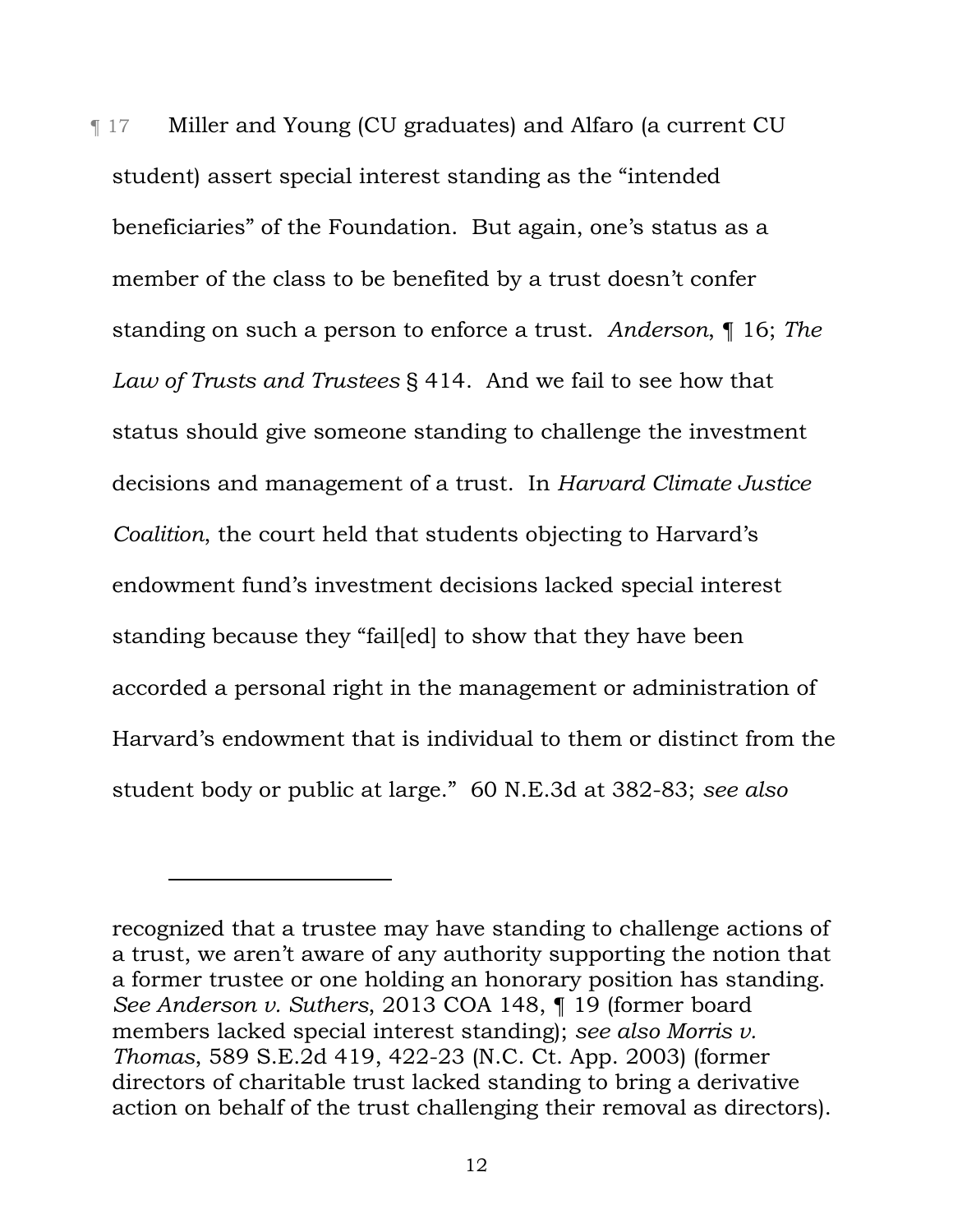*Russell v. Yale Univ.*, 737 A.2d 941, 946 (Conn. App. Ct. 1999) (students lacked standing to challenge reorganization of a divinity school funded by a charitable trust). Miller, Young, and Alfaro likewise fail to assert any such individualized or distinct interest in the Foundation's investment and management decisions. It follows that they, too, lack special interest standing.9

¶ 18 The cases on which plaintiffs rely in arguing for a contrary conclusion are easily distinguishable. *Branson School District RE-82 v. Romer*, 958 F. Supp. 1501 (D. Colo. 1997), *aff'd*, 161 F.3d 619 (10th Cir. 1998), involved a question of standing under *federal* law to bring an action under the Supremacy Clause, article VI, clause 2 of the United States Constitution. *Brotman v. East Lake Creek Ranch, L.L.P.*, 31 P.3d 886 (Colo. 2001), concerned the standing of

<sup>9</sup> Plaintiffs also argue that faculty members have special standing to assert the claims in the amended complaint. But none of the named plaintiffs is a CU faculty member. In any event, one's status as a faculty member doesn't confer special interest standing. *See Warren v. Bd. of Regents of the Univ. of Ga.*, 544 S.E.2d 190, 192-94 (Ga. Ct. App. 2001) (faculty members who contributed to a charitable trust establishing an endowed chair and who might have been eligible to be named to the endowed chair lacked special interest standing to challenge the selection decision; faculty members were merely potential beneficiaries).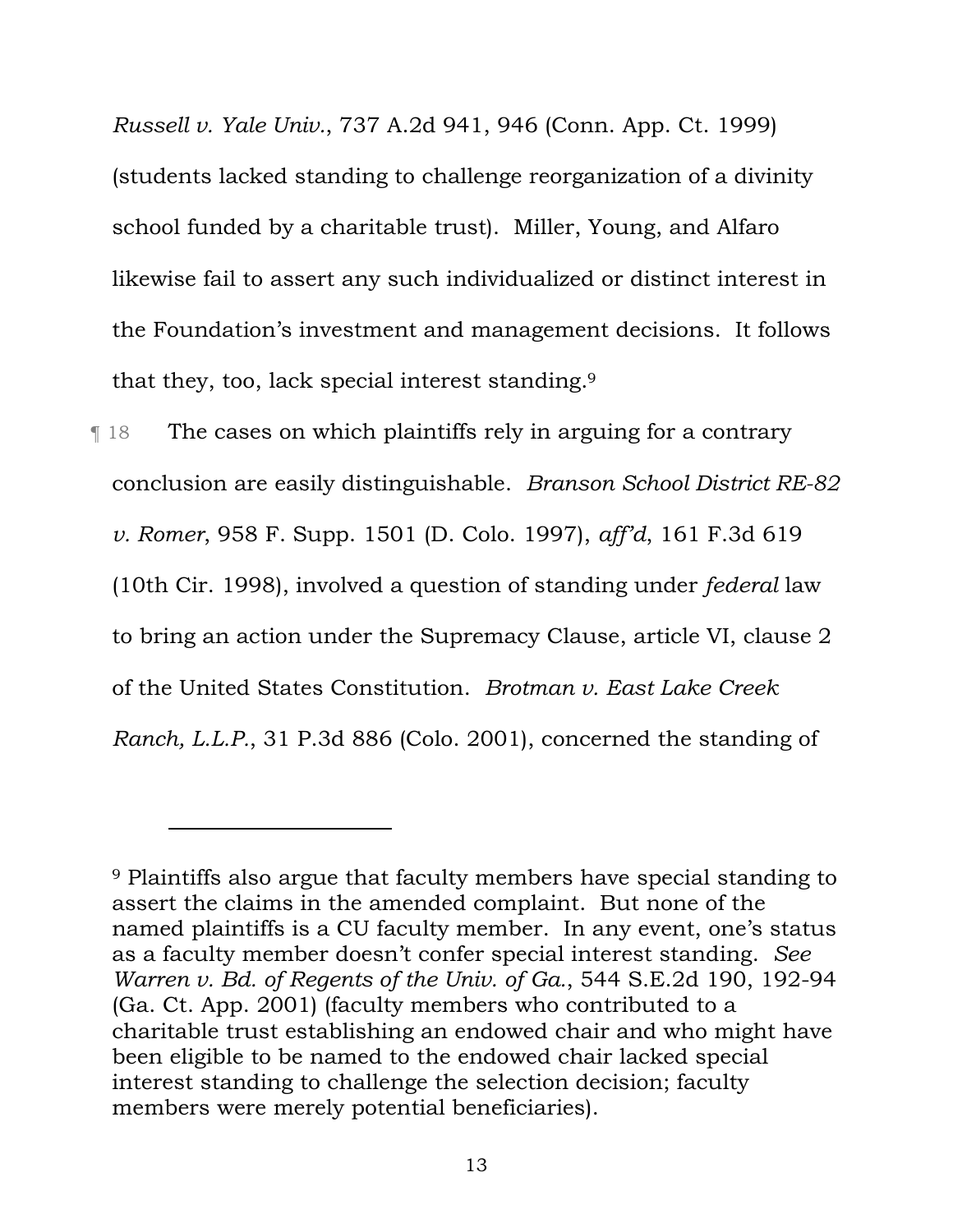an entity to challenge an agreement entered into by the State Board of Land Commissioners, which holds land in trust not for the benefit of taxpayers at large, but for Colorado's public schools. Nothing in either case sheds light on the standing issue in this case.10

¶ 19 For the foregoing reasons, we conclude that the named plaintiffs lack standing to pursue their claims against the Foundation and the Board.<sup>11</sup> The district court therefore correctly dismissed the amended complaint. *Freedom from Religion Found.*, ¶ 7.12

<sup>10</sup> The class of potential beneficiaries of the Foundation isn't as narrow as plaintiffs assert. The Foundation clearly benefits not only current students, faculty members, administrators, and staff of CU, but the public at large.

<sup>&</sup>lt;sup>11</sup> Because the plaintiffs individually lack standing, they lack standing to sue on behalf of a class. *See Friends of Chamber Music v. City & Cnty. of Denver*, 696 P.2d 309, 314-16 (Colo. 1985); *Cottrell v. City & Cnty. of Denver*, 636 P.2d 703, 711 (Colo. 1981); *Kreft v. Adolph Coors Co.*, 170 P.3d 854, 856-58 (Colo. App. 2007). Indeed, this follows from plaintiffs' allegation that they and the putative class members are "similarly situated."

<sup>&</sup>lt;sup>12</sup> Because we conclude that plaintiffs lack standing, we don't need to consider any other basis for affirming the district court's ruling.